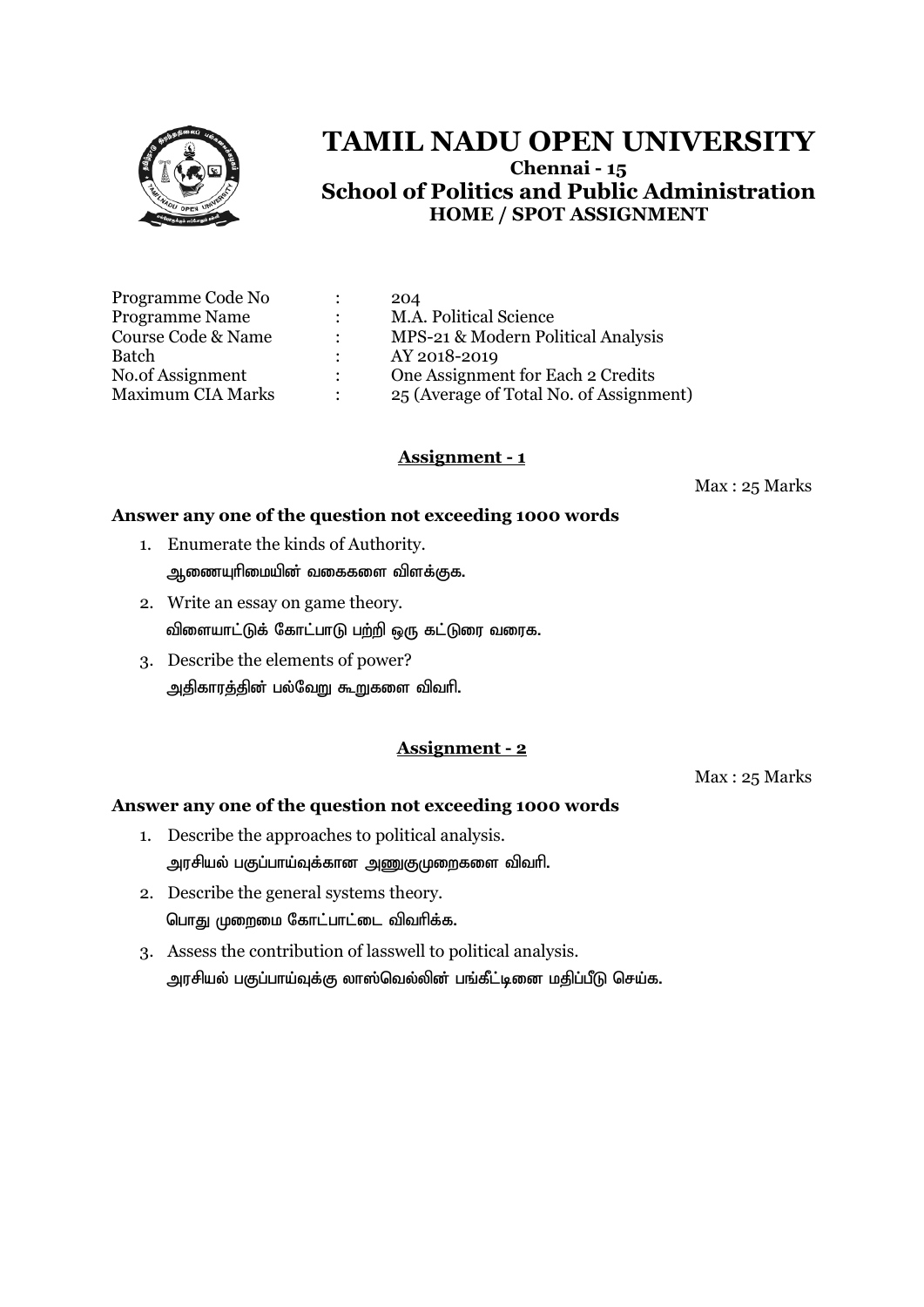- 1. Describe the importance of group theory. குழு கோட்பாட்டின் முக்கியத்துவத்தை விவரி.
- 2. Write an essay on political socialization. அரசியல் சமூகமயமாதல் பற்றி ஒரு கட்டுரை வரைக.
- 3. Analyse the political modernization and political development. அரசியல் நவீனமயமாதல் மற்றும் அரசியல் மேம்பாட்டை பகுத்தாய்க.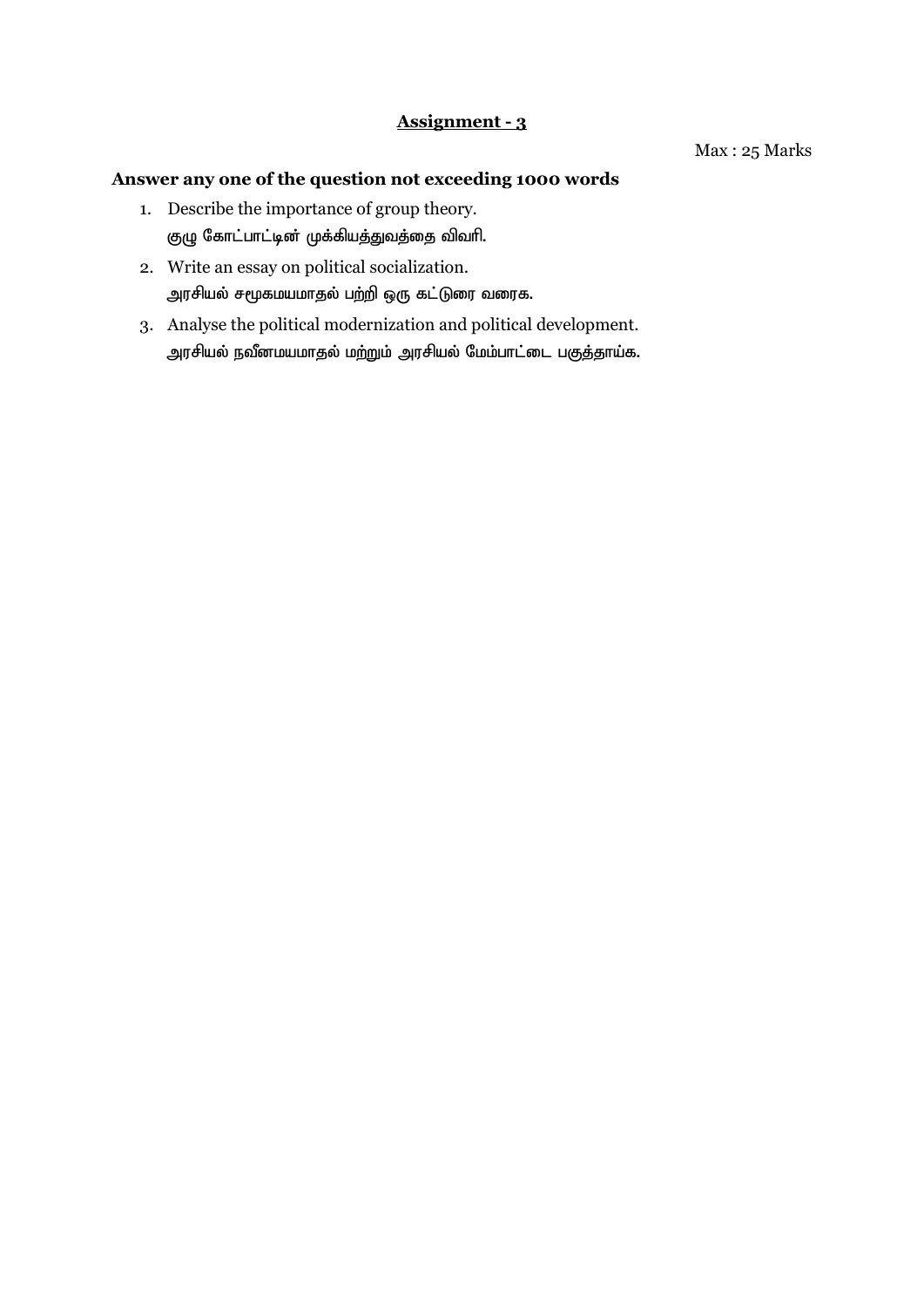

|               | 204                                     |
|---------------|-----------------------------------------|
| $\sim$ $\sim$ | M.A. Political Science                  |
|               | MPS-22 & Indian Political Thought       |
|               | AY 2018-2019                            |
|               | One Assignment for Each 2 Credits       |
|               | 25 (Average of Total No. of Assignment) |
|               |                                         |

#### **Assignment - 1**

Max : 25 Marks

#### **Answer any one of the question not exceeding 1000 words**

- 1. Discuss Manuis poltical thought. மனுவின் அரசியல் சிந்தனைகளை விவாகிக்க.
- 2. Describe the theories of Governance advocated by Kautilya? அரசாட்சியைப் பற்றி கௌடில்யா கூறிய கோட்பாடுகளை விவரி?
- 3. Examine Thiruvalluvar's concepts four elements of the state. அரசின் நான்கு கூறுகள் பற்றி திருவள்ளுவாின் கருத்தை ஆய்க.

## **Assignment - 2**

Max : 25 Marks

- 1. Examine the Tilak's philosophy of social reforms. சமுதாய சீர்திருத்தங்கள் பற்றி திலகரின் தத்தவங்களை ஆய்க.
- 2. Analyse the Nehru's ideas on socialism. நேருவின் பொதுவுடைமைக் கொள்கயினை ஆராய்க.
- 3. How did Gandhi and Ambedkar differ in their approach to the upliftment of the depressed classes? தாழ்த்தப்பட்ட வர்க்கத்தினரை முன்னேற்றுவதில் காந்தி மற்றும் அம்பேத்காரின் அணுகுமுறைகள் எவ்வாறு வேறுப்பட்ன.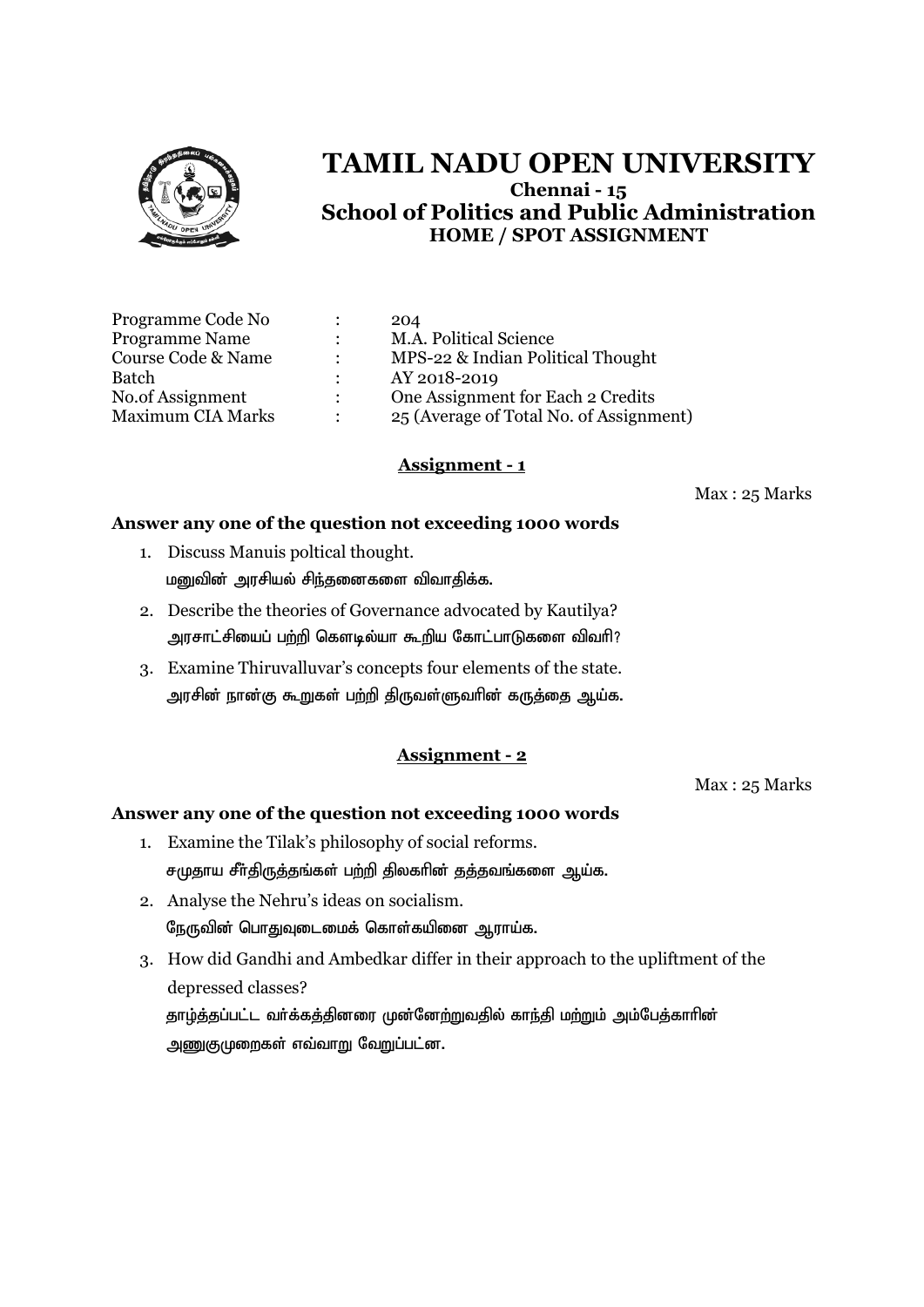Max : 25 Marks

- 1. Examine the role of E.V.R in social reformist. பெரியாரின் சமூக சீர்திருத்தத்தின் பங்கினை ஆய்க.
- 2. Discuss the political ideas of Post Vedic Period. வேத காலத்திற்கு பிறகு உள்ள அரசியல் கருத்துக்களை விவாதிக்க.
- 3. Explain Ramayana related to Indian Political Thought. இந்திய அரசியல் சிந்தனைக்கு தொடர்பான ராமாயனத்தின் கருத்துக்களை விளக்குக.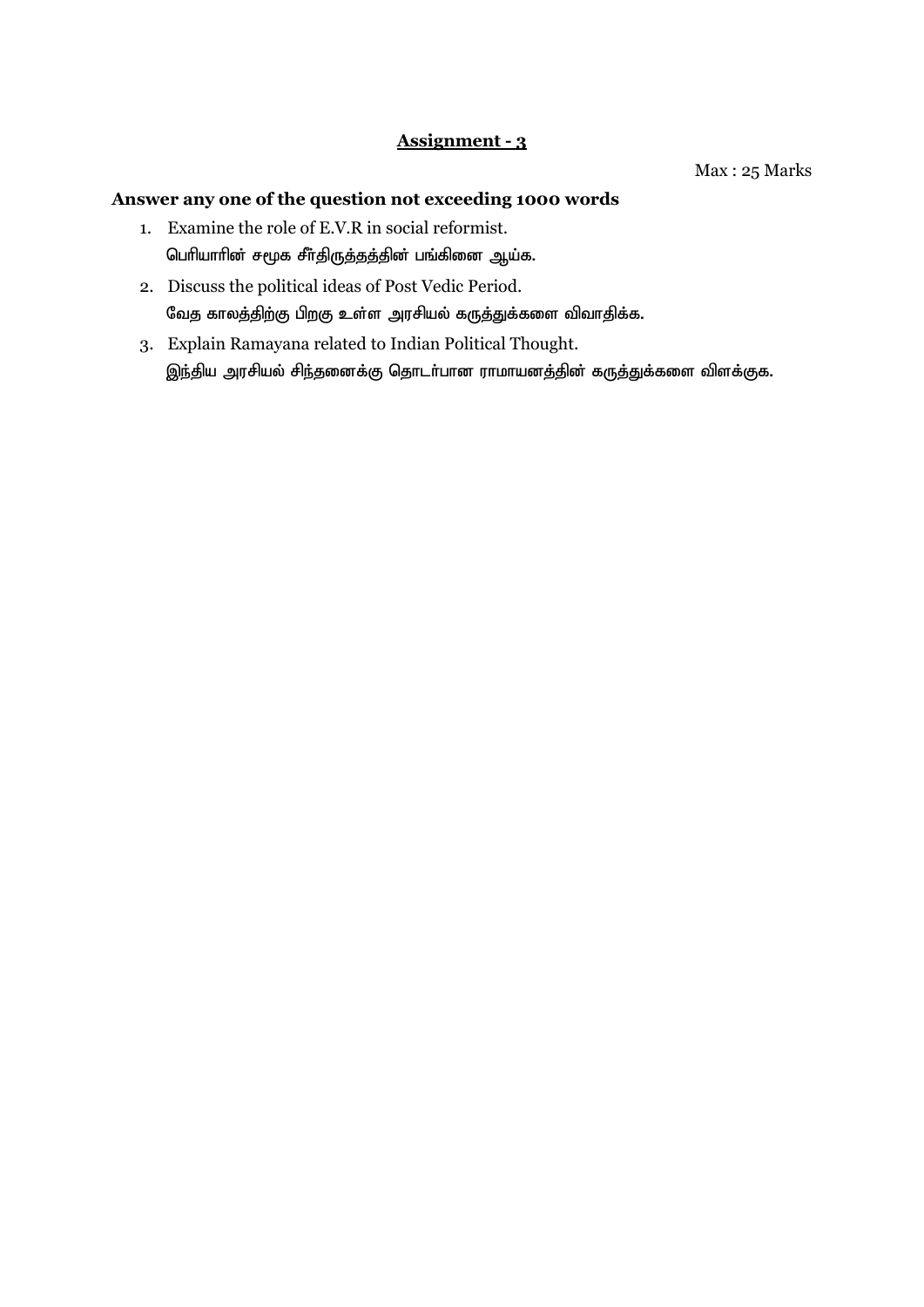

| Programme Code No        | 204                                     |
|--------------------------|-----------------------------------------|
| <b>Programme Name</b>    | M.A. Political Science                  |
| Course Code & Name       | MPS-23 & Human Rights                   |
| <b>Batch</b>             | AY 2018-2019                            |
| No.of Assignment         | One Assignment for Each 2 Credits       |
| <b>Maximum CIA Marks</b> | 25 (Average of Total No. of Assignment) |

#### **Assignment - 1**

Max : 25 Marks

#### **Answer any one of the question not exceeding 1000 words**

- 1. Describe the various Dimensions of Human Rights. மனித உரிமையின் பல்வேறு பரிணாமங்களை விவரி.
- 2. Explain the development that have taken place with regard to Human Rights. மனித உரிமை தொடர்பாக ஏற்பட்டுள்ள முன்னேற்றங்களை விளக்குக.
- 3. How Human Rights is violated in the Human Society? எவ்வாறு மனித சமுதாயத்தில், மனித உரிமை மீறப்படுகின்<u>றத</u>ு.

#### **Assignment - 2**

Max : 25 Marks

- 1. Describe the functioning of National human Rights Commission. தேசிய மனித உரிமைகள் ஆணையத்தின் செயல்பாட்டினை விவரி.
- 2. Analyse the role of NGOs in connection with Human Right. மனித உரிமை தொடர்பாக, அரசு சாரா அமைப்புகளின் பங்கினை ஆராய்க.
- 3. Elaborate on International covenant on civil and political rights. வாழ்வியல் மற்றும் அரசியல் உரிமைகள் பற்றிய சர்வதேச இணக்க ஒப்பந்தம் பற்றி விரிவாக எழுதுக.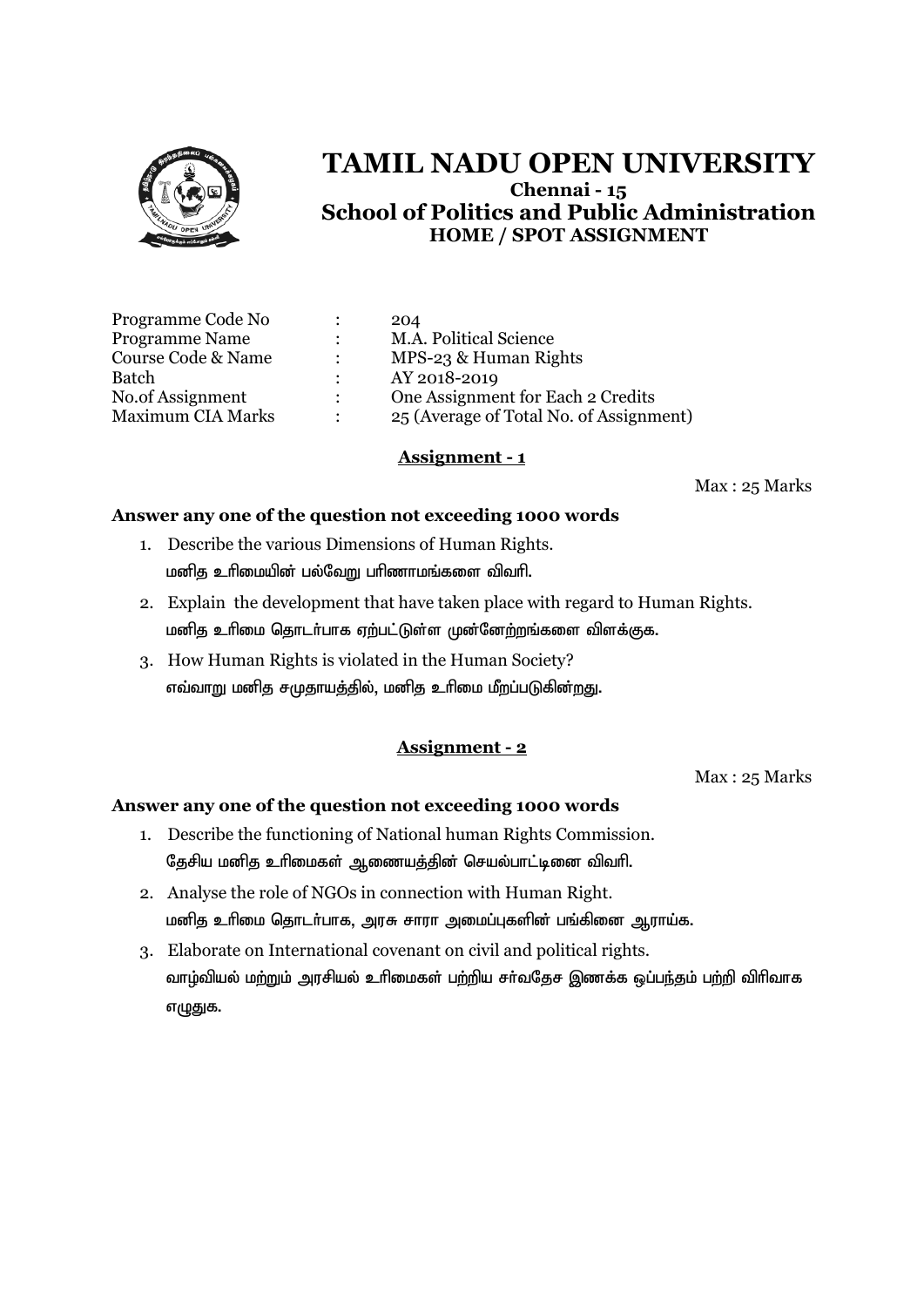Max : 25 Marks

#### **Answer any one of the question not exceeding 1000 words**

- 1. Explain the effects taken by the Government of Indian to create awareness among people about Human Rights. மக்களிடையே, மனித உரிமைக்கான விழிப்புணர்வை ஏற்படுத்த, இந்திய அரசாங்கம் எடுத்திருக்கின்ற முயற்சிகள் பற்றி விளக்குக.
- 2. Describe the minority rights guaranteed in India constitution. இந்திய அரசியலமைப்பு சாசனத்தில் உறுதிப்படுத்தப்பட்டுள்ள சிறுபான்மையோர் உரிமைகளை விவரி.
- 3. Write an Essay on Human Rights Commission in India. மனித உரிமைகள் ஆணையம் பற்றி கட்டுரை வரைக.

#### **Assignment - 4**

Max : 25 Marks

- 1. Discuss the role of N.G.O in protecting Human Rights. மனித உரிமையை பாதுகாப்பதில் அரசு சாரா அமைப்புகளின் பங்கினை விவாதி.
- 2. Critically examine the significance of universal declaration of Human Rights. சர்வதேச மனித உரிமைகள் பிரகடனத்தின் முக்கியத்துவத்தை கூர்ந்தாய்வு செய்க.
- 3. Elaborate on rights of privileges of the SCs and STs. தாழ்த்தப்பட்டோர் மற்றும் பழங்குடியினருக்கான உரிமைகள் மற்றும் சலுகைகளை பற்றி விவரமாக எழுதுக.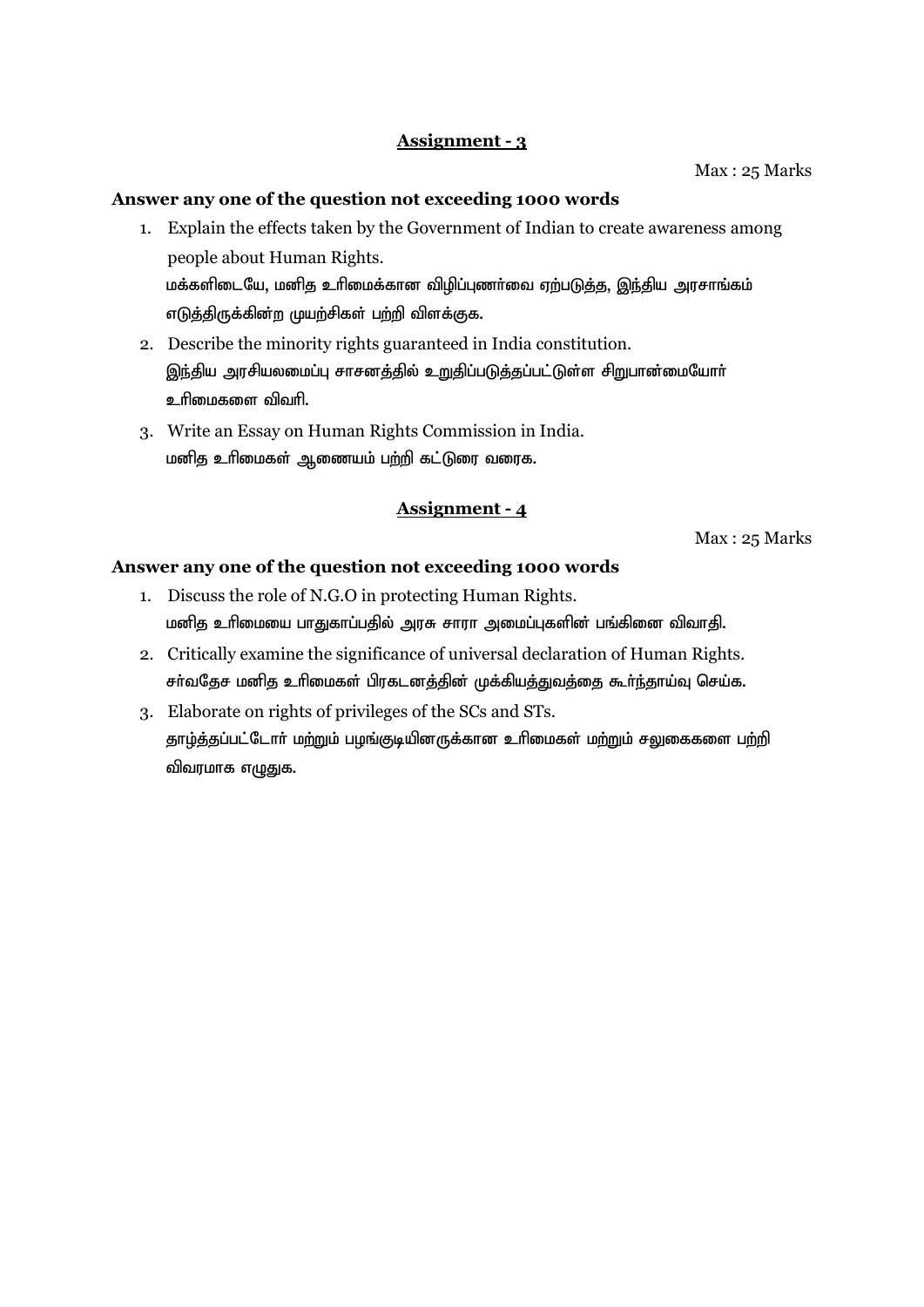

| Programme Code No        |                      | 204                                     |
|--------------------------|----------------------|-----------------------------------------|
| <b>Programme Name</b>    | $\ddot{\phantom{a}}$ | M.A. Political Science                  |
| Course Code & Name       | $\ddot{\phantom{a}}$ | MPS-24 & Local Government in India      |
| Batch                    |                      | AY 2018-2019                            |
| No.of Assignment         | $\mathbb{R}$         | One Assignment for Each 2 Credits       |
| <b>Maximum CIA Marks</b> | $\ddot{\phantom{a}}$ | 25 (Average of Total No. of Assignment) |

## **Assignment - 1**

Max : 25 Marks

#### **Answer any one of the question not exceeding 1000 words**

- 1. Examine the meaning, nature and scope and importance of local government. உள்ளாட்சி அரசாங்கத்தின் பொருள். தன்மை, எல்லை மற்றும் முக்கியத்துவம் பற்றி ஆய்க.
- 2. Discuss the major recommendations of Ashok Mehta Committee. அசோக் மேத்தா குழுவின் முக்கிய பரிந்துரைகளை விவாதி.
- 3. Describe the significance of 73rd Amendment. 73 வது திருத்தச் சட்டத்தின் சிறப்பம்சங்களைப் பற்றி விவரி.

### **Assignment - 2**

Max : 25 Marks

- 1. Analyse the role of collector in District Development Administration. மாவட்ட வளர்ச்சி நிர்வாகத்தில் மாவட்ட ஆட்சியரின் பங்கு பணியினை ஆய்ந்தறிக.
- 2. Describe the powers and functions of state Finance Commission. மாநில நிதி ஆணையத்தின் அதிகாரம் மற்றம் பணிகளை விவரி.
- 3. Analyse the Financial powers of urban local government. நகா்புற உள்ளாட்சி அரசாங்கத்தின் நிதி அதிகாரங்களை ஆராய்க.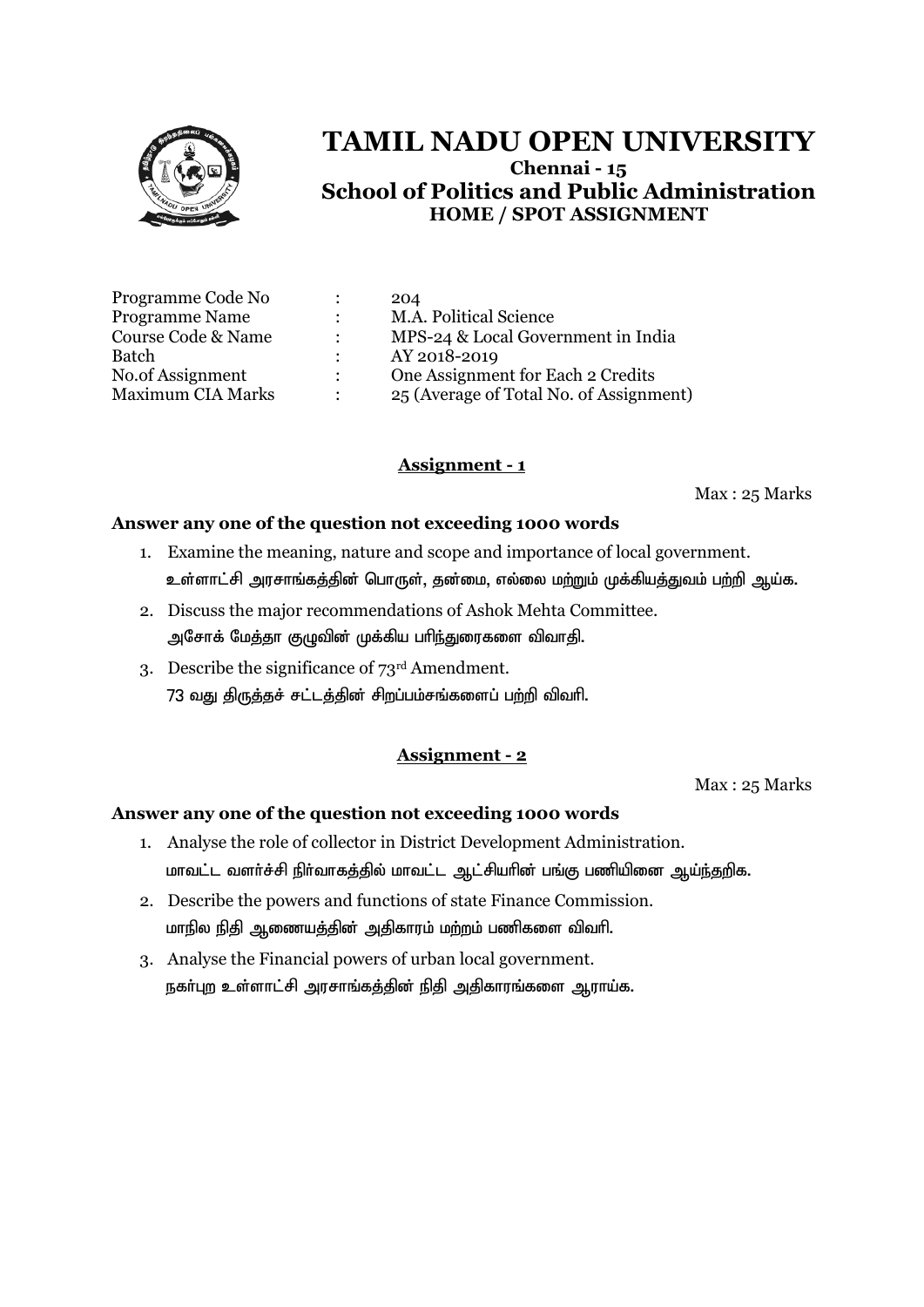- 1. Analyse the impact of reservation for women in local bodies election. உள்ளாட்சி அமைப்புத் தேர்தலில் மகளிருக்கான இட ஒதுக்கீடு ஏற்படுத்தியுள்ள தாக்கத்தை ஆய்ந்தறிக.
- 2. Mention in details the sources of local finance. உள்ளாட்சி நிதியின் மூலாதாரங்களை விரிவாக குறிப்பிடுக.
- 3. Analyse people's participation and political problems in local government. உள்ளாட்சி அரசாங்கத்தில் மக்களின் பங்கேற்பு மற்றும் அரசியல் பிரச்சனைகளை பகுத்தாய்க.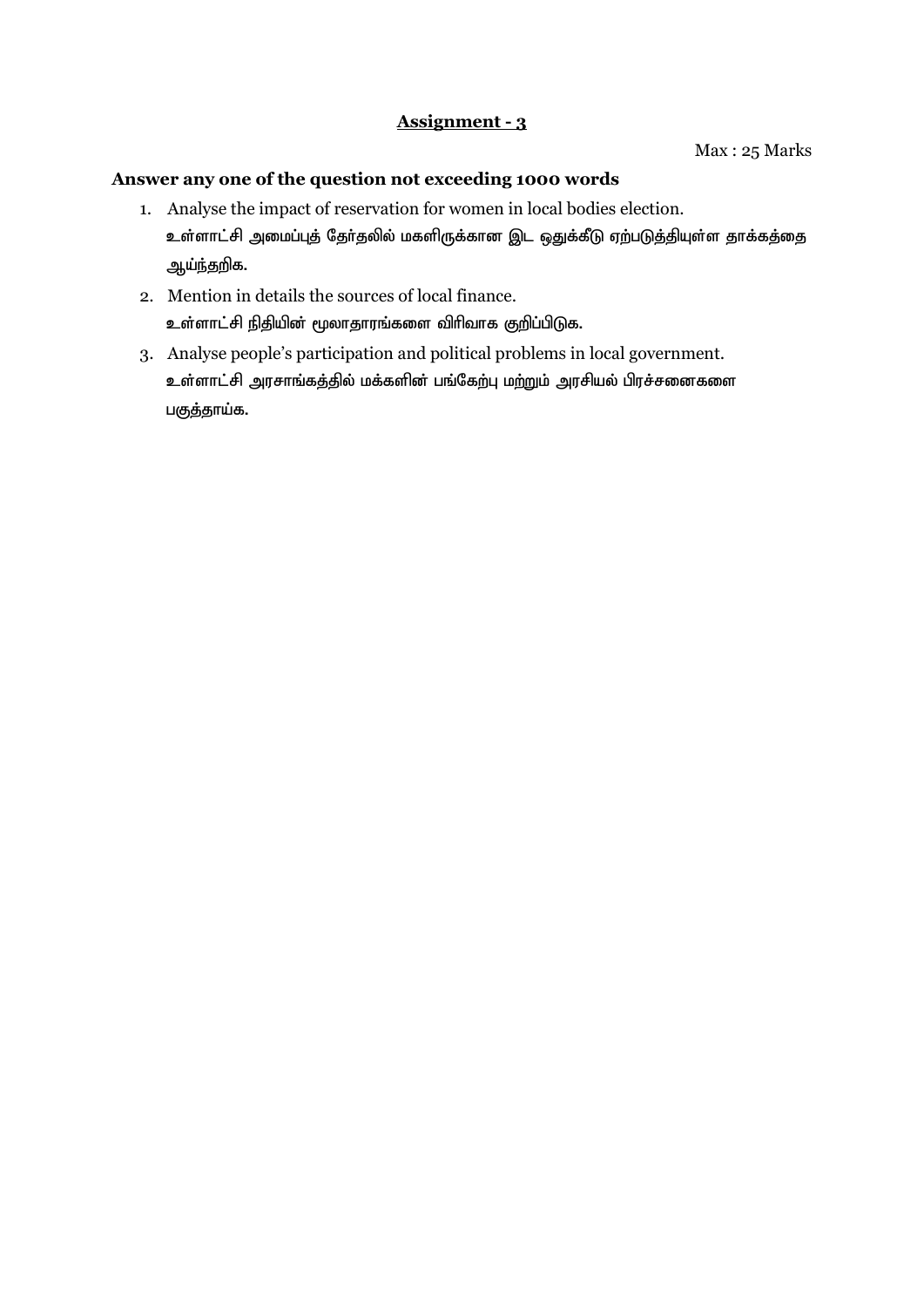

| 204                                     |
|-----------------------------------------|
| M.A. Political Science                  |
| MPS-25 & Emerging Issues and Movements  |
| AY 2018-2019                            |
| One Assignment for Each 2 Credits       |
| 25 (Average of Total No. of Assignment) |
|                                         |

## **Assignment - 1**

Max : 25 Marks

### **Answer any one of the question not exceeding 1000 words**

- 1. How financial resources are distributed among states in India? இந்தியாவில், நிதி ஆதாரங்கள், எவ்வாறு மாநிலங்களுக்கிடையே பங்கிடப்படுகின்றன?
- 2. In Coalition Government, what are the guiding factors in the selection ministers. கூட்டணி அரசாங்கத்தில், அமைச்சர்களை தெரிவுசெய்வதற்க்கான காரணிகளாக இருப்பவை யாவை?
- 3. Explain the ideological similarities between Buddha and E.V.R Periyar. புத்தர் மற்றும் ஈ.வெ.ர பெரியார் இவர்களின் தத்துவார்த்த ஒற்றுமைகளை விளக்குக.

## **Assignment - 2**

Max : 25 Marks

- 1. Define Secularism. How it is practiced in India? மதசார்பினைமையை வரையறு. இந்தியாவில் அது எவ்வாறு செயல்படுத்தப்படுகிறது.
- 2. Explain the achievements of Peasant movements. விவசாய இயக்கங்களின் சாதனைகளை விளக்குக.
- 3. Describe the role of states in Nation Building. நாட்டின் வளர்ச்சிக்கு, மாநிலங்களின் பங்கினை விவரி.